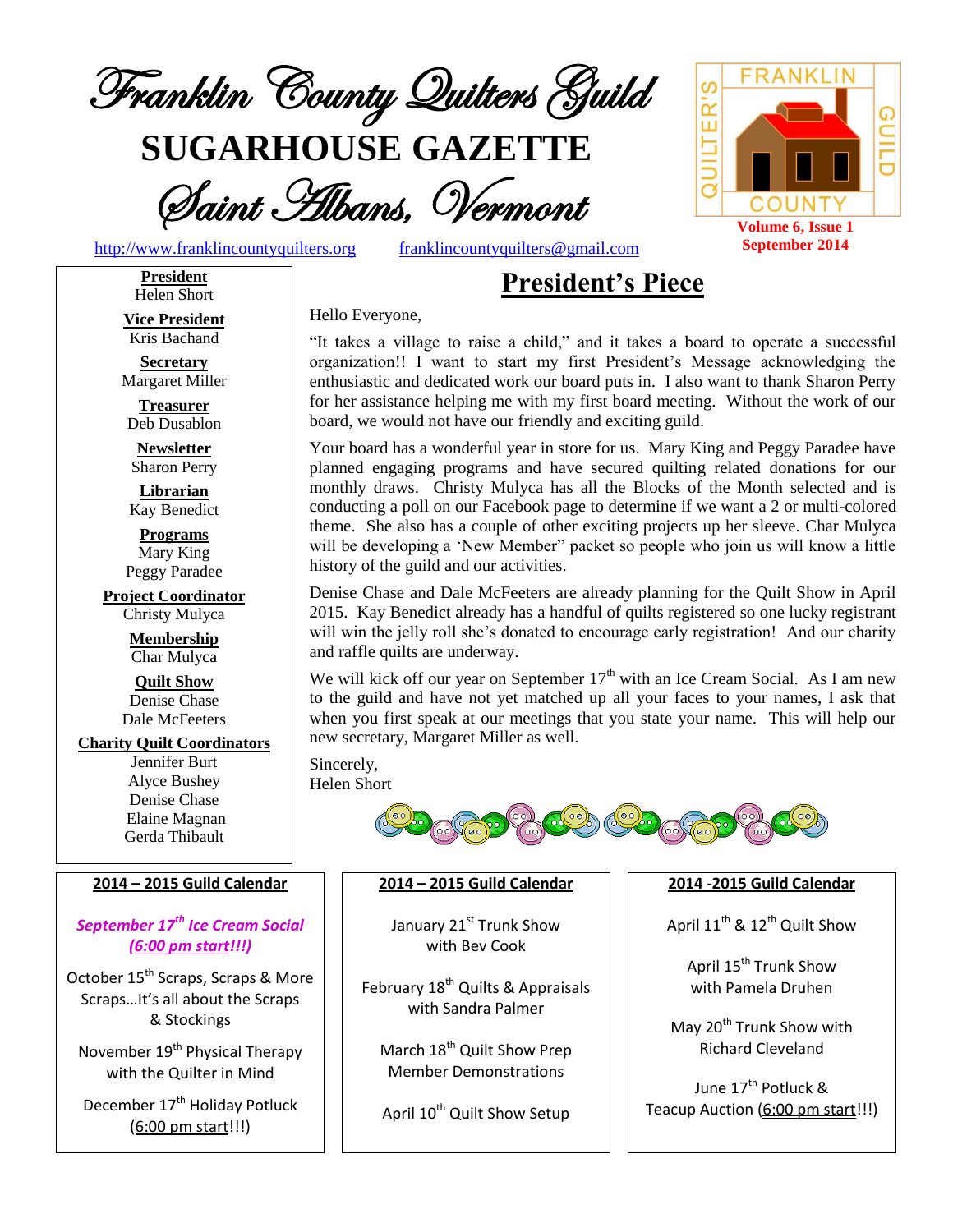### **FRANKLIN COUNTY QUILTERS GUILD Executive Board Meeting Minutes of August 20, 2014**

Meeting called to order at 6:30pm

Present: Helen Short, President, Kris Bachand, Kay Benedict, Alyce Bushey, Denise Chase, Mary King, Elaine Magnan, Dale McFeeters, Margaret Miller, Char Mulyca, Christy Mulyca, Peggy Paradee, and Sharon Perry.

### *2014-2015 Meeting Schedule and Probable Programs:*

Unless otherwise noted, doors open at 6:30 p.m.; meeting begins at 7:00 p.m.

**September 17<sup>th</sup>:** Ice Cream Social; Fern Mercure to talk about Barn Quilts and the Sheldon Raiders Home Dem group. Stocking program introduced by Mary and Peggy with patterns given out.

**October 15<sup>th</sup>:** Scrap Exchange; Stockings to be filled.

**November 19th:** Physical Therapist to discuss quilting ergonomics.

**December 17th:** Holiday Potluck; doors open at 5:30 p.m.; potluck starts at 6:00 p.m.

**January 21st:** Trunk Show with Bev Cook

**February 18th:** Sandra Palmer

March 18<sup>th</sup>: Ouilt Show Prep and Member Demonstrations

April: Pamela Druhen Trunk Show (researching class costs and availability)

**May 20th:** Richard Cleveland presentation; Mary & Peggy will research which presentation he is to do so it differs from one done in 2011.

**June 17th:** Potluck Social & Teacup Auction

Peggy and Mary want to recognize charity quilt work. They have obtained donations from local merchants to give out to members who work on charity quilts. They are researching a possible bus trip in 2015/2016.

*2014-2015 Block of the Month and Other Projects:*

Christy discussed the following and will have all info ready for September meeting.

- Block of the Month will continue with two color theme this year.
- Block exchange using common fabric provided at cost from Christy.
- Mystery Quilt Monthly
- Scrap exchange -

The board authorized the following:

- Denise Chase and Dale McFeeters will research if the Marines were paid for the quilt show security.
- Dues will continue to be \$15.00 per year.
- Sharon Perry made a motion to allow Elaine Magnan to use the guild's quilt rack for the display at City Hall for the St. Albans Raid Commemoration. Denise Chase seconded. Motion carried.
- Denise Chase made a motion to give a \$50 cash donation to the Franklin County Barn Quilt Trail Committee as a thank you to Fern Mercure for her talk on barn quilts at the September meeting. Sharon Perry seconded. Motion carried.
- Char Mulyca moved to have Pamela Druhen for the April 2015 program. Alyce Bushey seconded. Motion carried.
- Char Mulyca moved to have Richard Cleveland for the May 2015 program. Alyce Bushey seconded. Motion carried.

*Bylaws Update:* We need a committee to review the current bylaws. They are outdated. Sharon will lead the effort.

### *Quilt Show:*

- Denise and Dale have reserved City Hall for the Quilt Show. The dates are April  $11<sup>th</sup>$  and  $12<sup>th</sup>$ .
- Kay reported we have 5 quilts registered.
- Peggy and Mary have a surprise relating to the show that will be unveiled at the September meeting. The board was thrilled!
- The silent auction at the quilt show will be reviewed with pros and cons and options.
- Denise offered a new award ribbon for the quilt show. Char Mulyca moved to accept the change. Christy Mulyca seconded. Motion carried.

### *Yearly Raffle and Charity Quilts:*

- **2015 Raffle Quilt** is nearly done and will be shown at the September meeting.
- **2015 Charity Quilt** will be done by the October meeting.
- **2016 Raffle Quilt** will follow the two color theme. -

Other items discussed and will be presented at the September meeting:

- When a member speaks it will be helpful to say her name first.
- Please don't date any charity quilt. We will do that when we give it out.
- Charity Quilts and their value to the guild and the supported organization to be explained by the charity quilt coordinator in charge of each group.
- Quilts of Valor will no longer be covered by the guild as quilts were not guaranteed to remain in Franklin County or Vermont. Plus no monies to purchase supplies for future quilts were provided to the guild from the national headquarters.
- Start time for each monthly meeting will be posted in the newsletter.
- We will recognize donors of the gift cards and other door prizes monthly in the newsletter.
- UFOs will start again in September headed up by Kris Bachand -

Meeting adjourned at 8:20 p.m. Submitted by Margaret Miller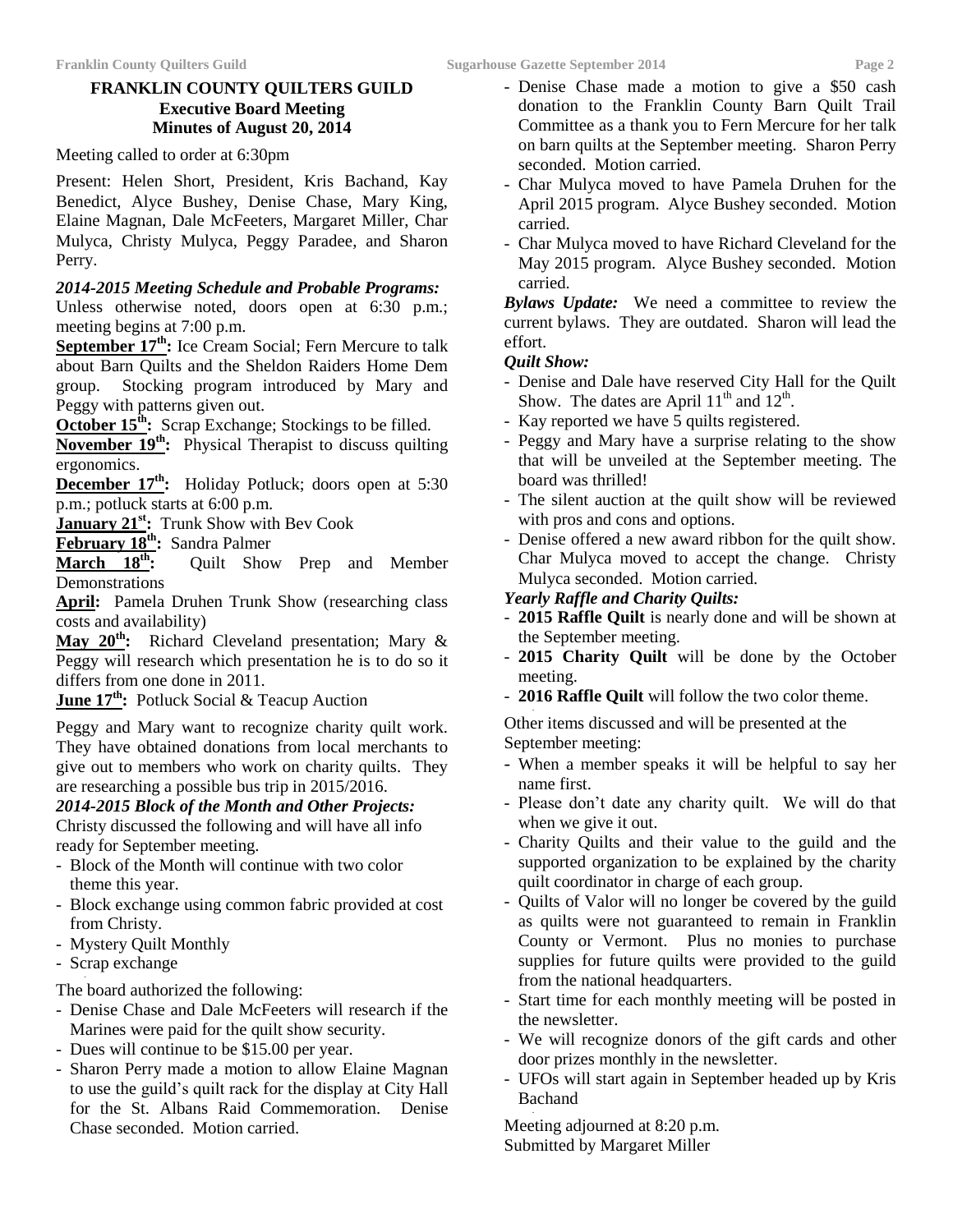# **FRANKLIN COUNTY QUILTERS GUILD** Minutes of June 18, 2014

Present: Total attended 49, including one guest: Edith Dunlap

Meeting called to order at 6:40 p.m. by Bonnie Evans, after a potluck supper at 6:00 p.m.

**Secretary's Report** for May meeting: Additions to the report were made. (Winners of the May monthly drawing/door prize were Alice Rouleau and Kris Bachand. Winner of the Charity Quilt drawing was Denise Chase.) Motion to accept by Joanne Sweet, seconded by Sharon Perry.

**Treasurer's Report** for May: Motion to accept by Char Mulyca, seconded by Sharon Perry.

### **Old Business**

2014-15 Slate of Officers - Motion to accept by Dale McFeeters, seconded by Sharon Perry

Membership - Char Mulyca announced that the first ten people to renew their memberships (registration form + dues) will get a prize at the September meeting.

Quilt Show

- Deb Dusablon distributed Quilt Show History By the Numbers
- $-Kay$  Benedict distributed the entry form for the 2015 quilt show and reviewed the changes made from the previous year's registration process. Everyone who submits a complete registration by the September meeting will be entered in a drawing for a Moda jelly roll and quilt pattern.

2016 Charity Quilt - Summer Ladd showed two patterns, and a vote was taken. Nine-Patch Delight in Civil War fabrics was chosen.

UFO Challenge - Kris Bachand distributed a printout of the plan for next year.

Charity Quilts

- Gerda Thibault announced that she has assembled twelve Breast Cancer Quilt kits from fabric donated by Bonnie Evans.
- Alyce Bushey has a quilt top and back ready to be quilted; Nadine Froebel volunteered to quilt it. The finished quilt will be available to give to someone in need.

Programs - Mary King distributed the results of last month's survey. She is still taking suggestions.

### **New Business**

Quilt Show Advertising - Bonnie Evans suggested that the guild place an ad in the Cardiac Capers

book that the St. Albans Messenger will be printing. Jean Anne Branch made a motion to buy a quarterpage ad for \$90; Gerda Thibault seconded.

2015 Charity Quilt - Tim's House/Samaritan House was chosen by written ballot to be the recipient.

In-House Raffle & Donation - It was suggested that we raffle one of Roseanne Terrill's quilts to the membership present at the meeting, and donate the proceeds to the Spina Bifida Association in Rose's name. A motion was made by Joanne Sweet, seconded by Deb Dusablon. Margaret Miller won the quilt. Proceeds from the raffle totaled \$230.

## Other Announcements

- Diane Forey announced that she has raffle tickets for a power chair accessible van for her niece's son Asher.
- Bev Cook announced that Karen Siebert will be teaching midarm and longarm quilting classes at Cowles Quilting in July.

**Block of the Month:** Carol Stanley showed Nancy Orcutt's quilt top made from all of this year's BOM blocks.

### **Monthly Drawings**

- Door Prize: Jen Burt
- Charity Quilts: Dale McFeeters
- Block of the Month: Gwen Guyette

### **Show and Tell**

**Program** - Teacup Auction. It was suggested that the funds raised be added to the raffle proceeds. A motion was made by Gail Darling, seconded by Janice Crane. Teacup Auction proceeds totaled \$185. (Total donation to the Spina Bifida Association =  $$415.$ )

**Next meeting** – September  $17<sup>th</sup>$ , 2014. Have a great summer everyone!

Meeting adjourned at 8:15 p.m. Minutes submitted by Kay Benedict, Secretary

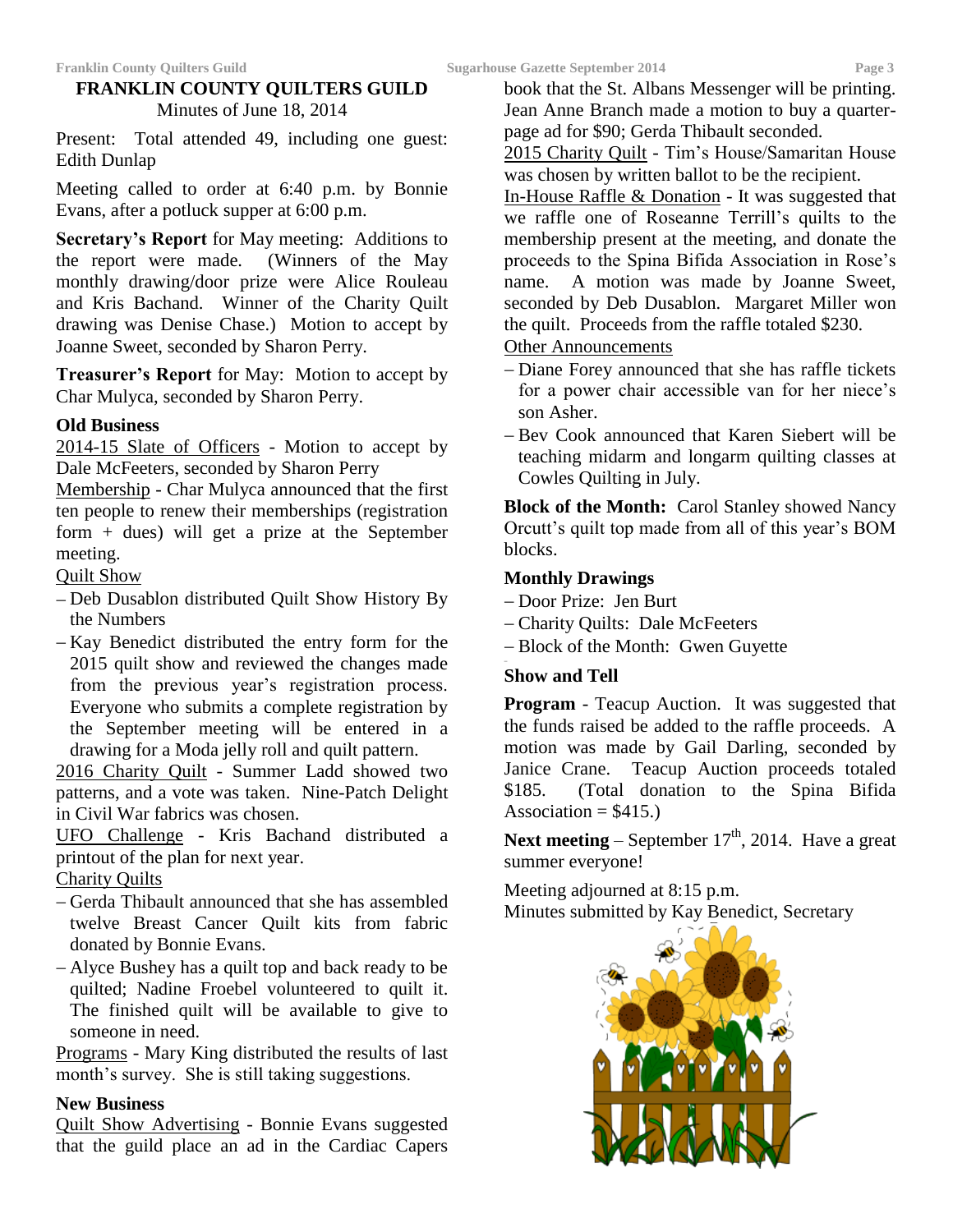# **TREASURER'S REPORT FOR SEPTEMBER 2014**

# **FRANKLIN COUNTY QUILTER'S GUILD Treasurer's Report -- September 17, 2014**

| <b>Opening Balance</b>                                                                                                                                                                                                                                                                                                                                                             |                              |                                                                                                   | \$4,677.81 |
|------------------------------------------------------------------------------------------------------------------------------------------------------------------------------------------------------------------------------------------------------------------------------------------------------------------------------------------------------------------------------------|------------------------------|---------------------------------------------------------------------------------------------------|------------|
| <b>Funds collected</b><br>Tea Cup Auction                                                                                                                                                                                                                                                                                                                                          |                              | \$415.00                                                                                          |            |
|                                                                                                                                                                                                                                                                                                                                                                                    | <b>Total Funds Collected</b> | \$415.00                                                                                          |            |
|                                                                                                                                                                                                                                                                                                                                                                                    |                              | Sub-Total                                                                                         | \$5,092.81 |
| Funds paid out<br>Church of the Rock, Aug & Sep rent<br>Gerald Perry, Room set-up for Aug & Sep<br>Sharon Perry, Newsletter prizes<br>Kay Benedict, 2015 QS Entry form copies<br>Bonnie Evans, Guild copies & Ginger Ale<br>Carolyn Kittell, Note cards & needles<br>Roseanne Terrill, Donation<br>Cardiac Capers, 1/4 page Ad<br>Robert Vincelette, Marine Corps QS 2014 Security |                              | \$80.00<br>\$70.00<br>\$20.14<br>\$20.69<br>\$26.31<br>\$11.87<br>\$415.00<br>\$90.00<br>\$300.00 |            |
|                                                                                                                                                                                                                                                                                                                                                                                    | <b>Total Funds Paid Out</b>  | \$1,034.01                                                                                        |            |
|                                                                                                                                                                                                                                                                                                                                                                                    |                              | <b>Grand Total</b>                                                                                | \$4,058.80 |

2014 YTD Collections: \$2,468.00

Respectfully submitted, Deborah L. Dusablon, Treasurer 09/17/14

# **GUILD WEBSITE NOW HOME TO FRANKLIN COUNTY BARN QUILT TRAIL**

Some members may already know, but others may not…the FCQG website's home page has a link to the Franklin County Barn Quilt Trail which resides on the guild website. You can check out the barn quilt trail here: [http://www.franklincountyquilters.org/fcbqt/index.html.](http://www.franklincountyquilters.org/fcbqt/index.html)

*Deadline for articles for next newsletter:*

**Wednesday, September 24 th, 2014**

Please email articles to Sharon Perry, [vtquilter@gmail.com,](mailto:vtquilter@gmail.com) or mail to PO Box 517, Montgomery Center VT 05471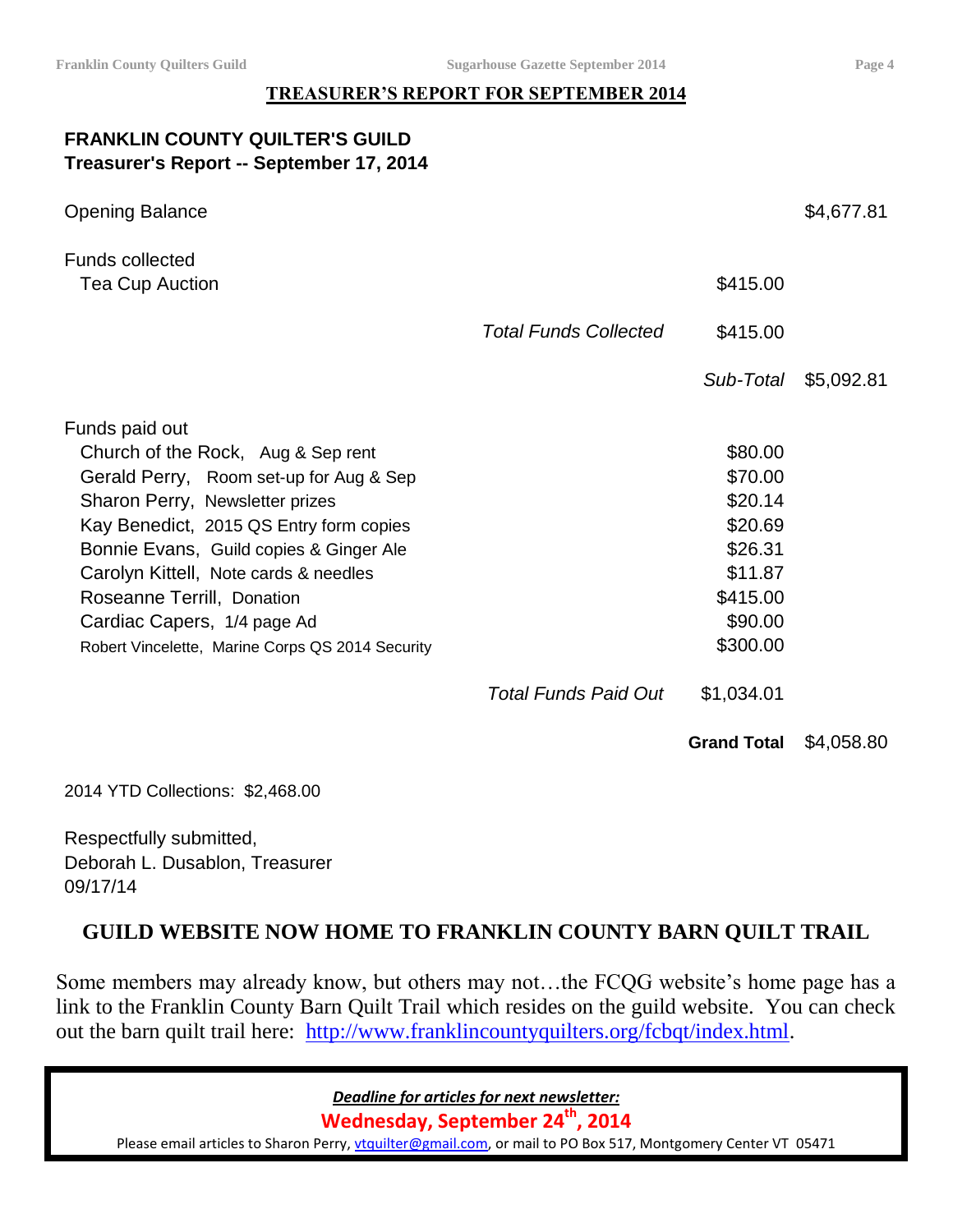#### **TWO-COLOR BLOCK OF THE MONTH (BOM) & OTHER EXCITING PROJECTS**

Christy Mulyca has volunteered to serve as the guild's Project Coordinator. As voted on the guild's facebook page, Christy is organizing a traditional block of the month (BOM) with a two-color theme for the 2014-2015 membership year. For those who are relatively new to quilting or aren't familiar with the guild's BOM, a description is probably in order.

Each month, Christy will hand out instructions for a block she has chosen. Each BOM will be a two-color block. A link to the BOM instructions will also be provided. Guild members are encouraged to make the block and bring the block to the upcoming guild meeting. At the guild meeting, members will turn in their blocks and enter their name one time for each block made. (A member can make more than one block for any monthly BOM.) A winner will be drawn from the names submitted for the BOM drawing. The winner will receive all the blocks entered for the BOM drawing. For some months, there may be enough blocks to have multiple winners.

For each membership year, a guild member can only win the drawing one time. Winners are requested to continue to make blocks each month for the remainder of the membership year so that winners of the later drawings receive a comparable number of blocks as the early winners.

Christy is also organizing a few other projects for guild members...after all, she IS the Project Coordinator!!! She already has her plans made and will reveal them at future guild meetings. Those projects include: a block swap with a common fabric; a scrap exchange (Christy will be showing us how to organize all our scraps in October); and a mystery quilt. You won't want to miss a meeting this year as Christy's enthusiasm is infectious and her fun projects are endless!!!

## **REGISTER A QUILT BY THE SEPTEMBER MEETING FOR THE 2015 QUILT SHOW AND YOU MIGHT WIN A PRIZE!!!**

Kay Benedict will again serve as the coordinator for Quilt Registration and Quilt Layout for the 2015 Quilt Show. Kay already has some entries for the show!!! A copy of the quilt registration form can be found here: <http://www.franklincountyquilters.org/fcqgregistration.pdf>

**As a special incentive to register quilts early, everyone who submits a complete quilt registration by the September meeting will be entered in a drawing for a Moda jelly roll and quilt pattern.** Kay will have copies of the forms at each meeting and will be featuring the "Quilt Tally" board at the guild meetings. She will also be happy to snap a picture of your quilt at any meeting to meet the requirement to provide a photo of your quilt.

#### **RAFFLE TO HELP LOCAL VIETNAM VETERANS**

As some may know Bonnie Evans and her husband Mike have been actively helping local veterans, particularly from the Vietnam era, with quilts over the last few years; some of you may have personally helped. This year Bonnie and Mike decided to do a raffle to help the local chapter out. The chapter was thrilled especially because they knew Bonnie would do most of the work!! Rose Terrill donated a large lap size quilt…not patriotic, but very country looking. First prize is obviously the quilt; 2<sup>nd</sup> prize is \$100.00 gas card from Maplefields; 3<sup>rd</sup> is ½ gallon of syrup from the Talcott Family; and the others so far include gift cards from Hannaford's and O.C McCuins in Highgate. Bonnie and Mike have offered a "little something" at each venue as a special drawing that day. Bonnie would like to sell tickets at the guild's September and October meetings. At the October meeting there will be a really nice basket of fabric packs, patterns and other new quilting goodies. If you buy a book of tickets for \$5.00 at either meeting, Bonnie will draw from only those tickets to win this great prize. The final raffle drawing will be done after the Veteran's Day parade by one of the local veterans. Bonnie and Mike have specified that the money raised be used only to help out the Vietnam Vets who might need help that the VA doesn't cover; fuel, or groceries, or even building materials for a ramp, were some of the suggestions. They don't want it used to cover administrative costs. The guild is always so generous for those in need. Hopefully guild members might like to support this effort.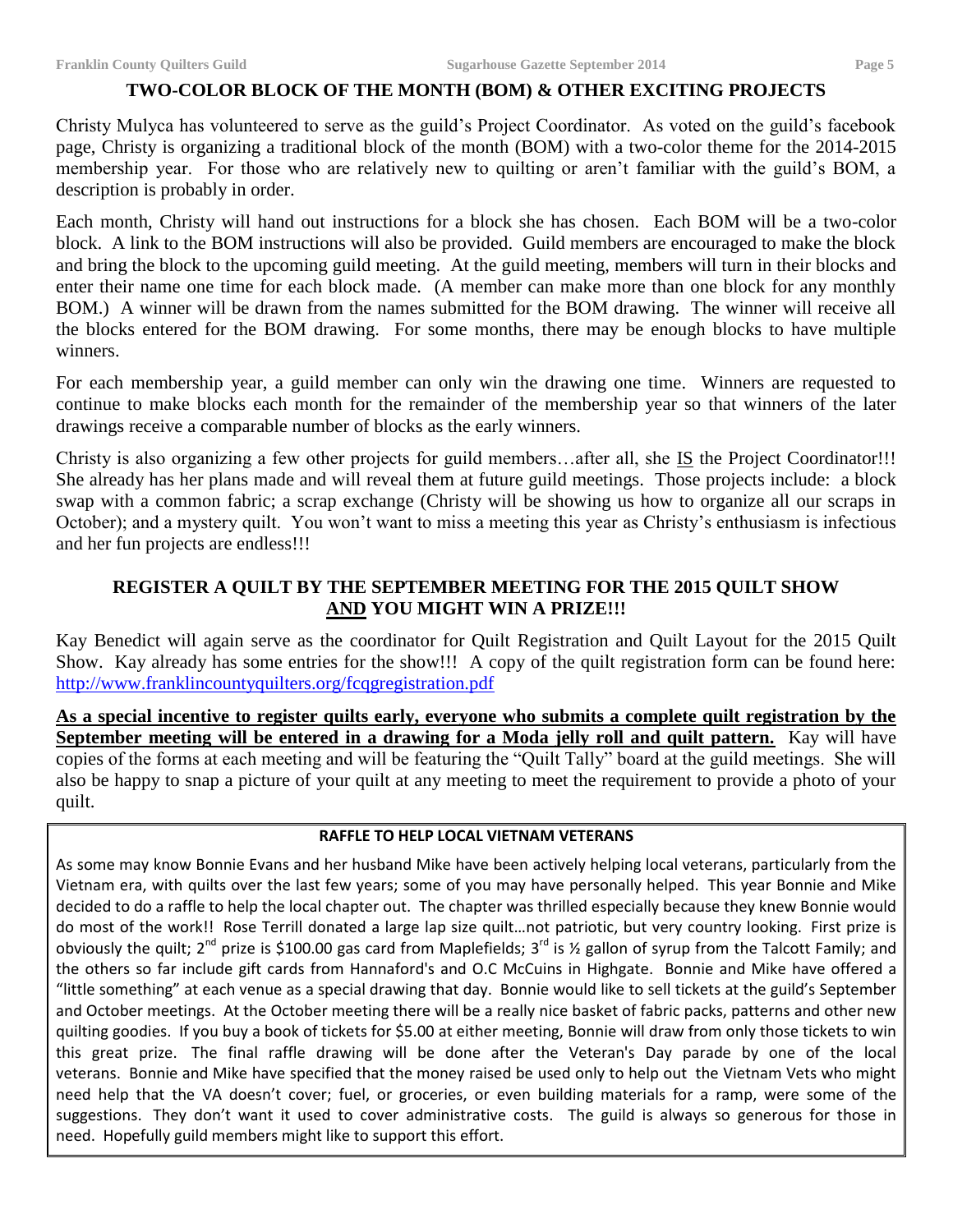# **2014 - 2015 UFO UNFINISHED OBJECT CHALLENGE**

Fill out the attached list (on next page) and return to Kris Bachand at the September meeting, the earliest meeting you can, or e-mail me one at **bachandkris@yahoo.com**.

Here are the rules:

- 1) It must have been started at least a year ago from September 2014. If you have been working on it on a regular basis, at least once a month, it's a Work In Progress – not a UFO.
- 2) If you started it a year ago this last November put it on the November line or after. Just to be clear, these are guidelines, I really don't care, and I don't think anyone else will check.
- 3) If you don't know where it is, found it at the bottom of a pile, or you started it more than a year ago I think we can agree it's a UFO. If you started it more than 20 years ago, congratulations, YOU are my favorite!!
- 4) You must show and tell, provide a picture of, or a witness to the completion of the quilt.
- 5) This year there points awarded, HOW FUN!!
	- a. ONE point to the first person to give me a completed UFO list, no later additions…so be sure.
	- b. ONE point for each finished quilt.
	- c. ONE additional point for any quilt shown in the month it is listed.
	- d. TWO points for each additional quilt finished in a month.
	- e. FIVE points for anyone who completes every quilt on their list. This could involve some serious strategy on your list making plans.

The participant with the most points after the June 2015 meeting can let me know the name of their favorite quilt shop and I will get you a \$25 gift certificate.

No matter what, the less UFOs there are in the world, the warmer and more beautiful a world it will be. So let's sew!

# **ON THE WEB…PATTERNS FOR SEPTEMBER**

**POSSIBLE STOCKING PATTERN: [http://www.unitednotions.com/fp\\_secret-santa-stocking.pdf](http://www.unitednotions.com/fp_secret-santa-stocking.pdf)**

**AND ANOTHER POSSIBLE STOCKING PATTERN: [http://www.robertkaufman.com/quilting/quilts\\_patterns/stocking\\_stache/#color:1](http://www.robertkaufman.com/quilting/quilts_patterns/stocking_stache/#color:1)**

**AUTUMN HARVEST TABLE RUNNER: [http://www.robertkaufman.com/quilting/quilts\\_patterns/autumn\\_harvest/#color:1](http://www.robertkaufman.com/quilting/quilts_patterns/autumn_harvest/#color:1)**

**FALL, LEAVES, FALL: [http://www.robertkaufman.com/quilting/quilts\\_patterns/fall\\_leaves\\_fall/](http://www.robertkaufman.com/quilting/quilts_patterns/fall_leaves_fall/)**

**SEPTEMBER MORN: [http://www.robertkaufman.com/quilting/quilts\\_patterns/september\\_morn/](http://www.robertkaufman.com/quilting/quilts_patterns/september_morn/)**

**AMERICAN GOTHIC (2-COLOR): [http://www.marcusbrothers.com/images/project/american\\_gothic.pdf](http://www.marcusbrothers.com/images/project/american_gothic.pdf)**

**STRAWBERRIES, BLUEBERRIES & CHOCOLATE: [http://www.marcusbrothers.com/images/project/strawberries\\_blueberries\\_and\\_chocolate.pdf](http://www.marcusbrothers.com/images/project/strawberries_blueberries_and_chocolate.pdf) FOREST FLOOR: [http://www.marcusbrothers.com/images/project/strawberries\\_blueberries\\_and\\_chocolate.pdf](http://www.marcusbrothers.com/images/project/strawberries_blueberries_and_chocolate.pdf)**

**BLUE & BROWN FLYING GEESE (MOSTLY 2-COLOR): [http://www.windhamfabrics.net/images/project/blue\\_and\\_brown\\_flying\\_geese.pdf](http://www.windhamfabrics.net/images/project/blue_and_brown_flying_geese.pdf)**

**FALL BOUNTY TABLE RUNNER: [http://static.squarespace.com/static/52601135e4b076901664c20a/t/535fc4f1e4b0eea56c07202a/1398785265067/FBOU\\_pattern-](http://static.squarespace.com/static/52601135e4b076901664c20a/t/535fc4f1e4b0eea56c07202a/1398785265067/FBOU_pattern-CY.pdf)[CY.pdf](http://static.squarespace.com/static/52601135e4b076901664c20a/t/535fc4f1e4b0eea56c07202a/1398785265067/FBOU_pattern-CY.pdf)**

# **FEATURED ONLINE TUTORIAL:**

# **THE SNOWBALLED PINWHEEL QUILT: EASY QUILTING WITH CHARM PACKS!**

# **From Missouri Star Quilt Company**

**<http://www.youtube.com/watch?v=MqZjkwOglAs&list=UUWnhR7raxVFDHmDXqCIzuAw>**

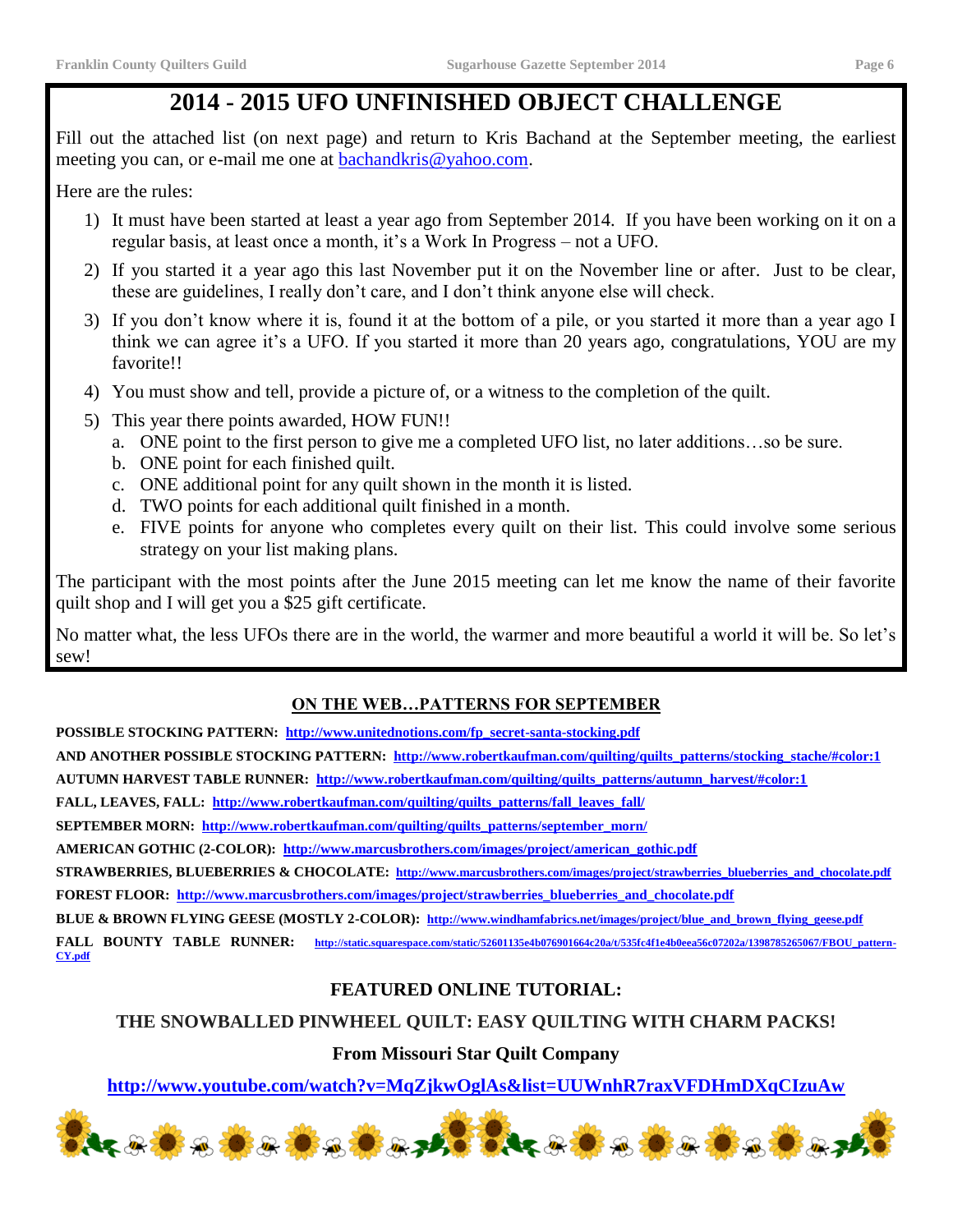**Sugarhouse Gazette September 2014** 

| 2014-2015 UFO Challenge                                                                                               |  |
|-----------------------------------------------------------------------------------------------------------------------|--|
|                                                                                                                       |  |
|                                                                                                                       |  |
|                                                                                                                       |  |
|                                                                                                                       |  |
|                                                                                                                       |  |
|                                                                                                                       |  |
| <u> 1989 - Johann Stoff, deutscher Stoff, der Stoff, der Stoff, der Stoff, der Stoff, der Stoff, der Stoff, der S</u> |  |
|                                                                                                                       |  |
|                                                                                                                       |  |
|                                                                                                                       |  |
|                                                                                                                       |  |
|                                                                                                                       |  |
|                                                                                                                       |  |
|                                                                                                                       |  |
|                                                                                                                       |  |
|                                                                                                                       |  |
|                                                                                                                       |  |
| <b>BARARARARARARARA</b>                                                                                               |  |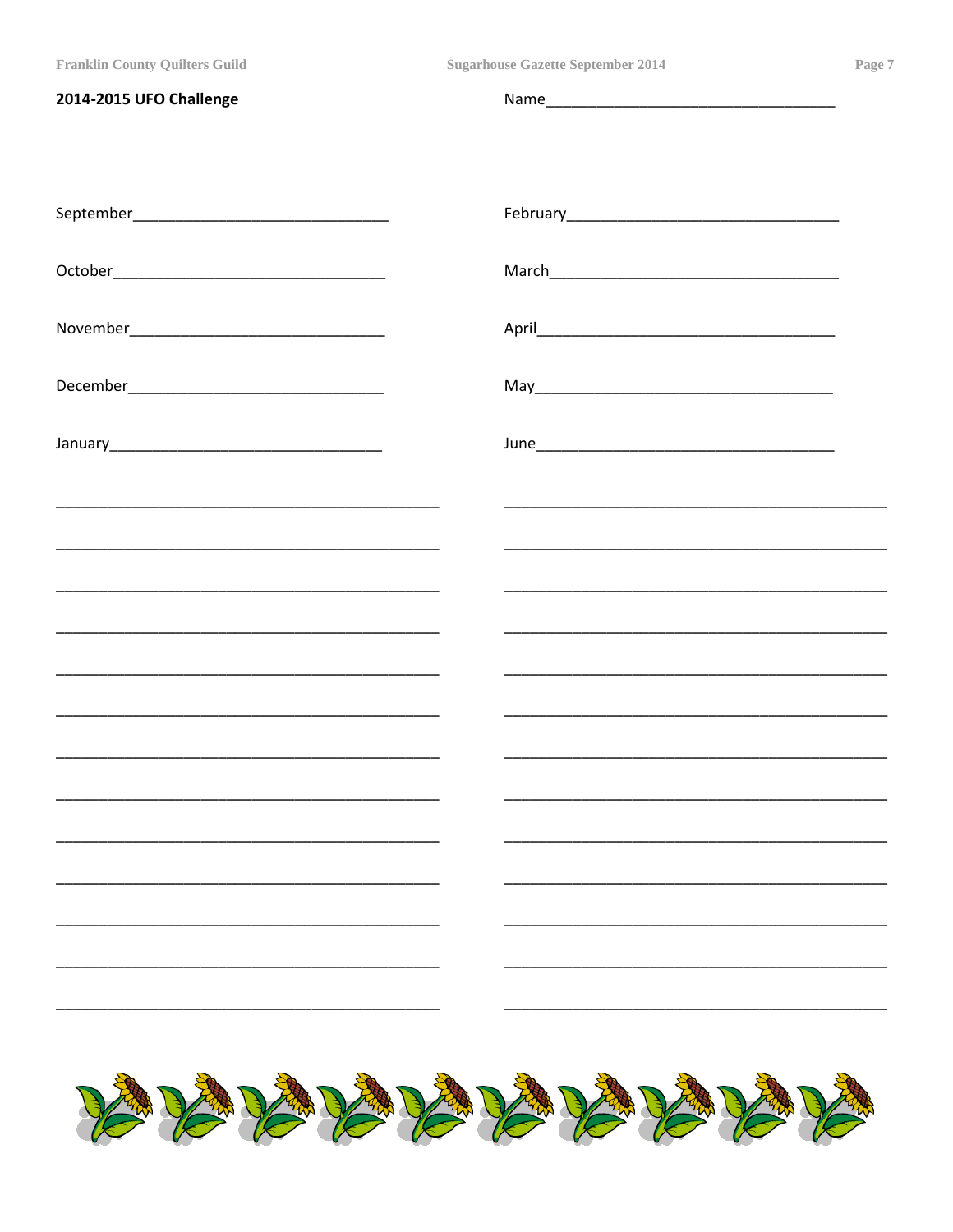### **QUILT TIPS**

- Avoid using fabric softener in the washer or dryer when you prewash fabrics that you later intend to fuse. Fusible web, fabric paints, and fabric glue will not adhere properly to fabrics treated with fabric softener.
- Audition potential quilting designs by drawing them on clear plastic. Lay the plastic on the quilt top to get a feel for how a quilting design will look.
- Recycle flexible plastic cutting board for the bottoms of handmade bags. Cover the plastic with a layer of batting for padding and a fabric sleeve, and then slip it into the bag.
- If you are unsure of the size of a sewing machine needle, use a magnifier to read the number on the shaft. The number is so small you need to magnify it to see it.
- To create an overlay when working on an appliqué block, photocopy the block pattern onto a transparency sheet on an inkjet printer. This saves the time of tracing on vinyl as well as ensuring accuracy of the overlay.

## **PAYING YOUR DUES EARLY MIGHT EARN YOU A PRIZE AT THE SEPTEMBER MEETING**

The September meeting marks the start of the 2014-2015 membership year. Dues will remain at \$15 for the year and are payable at this month's meeting. Char Mulyca remains the Membership Chair, and she will be ready to collect dues at the meeting. To avoid the long line which usually forms as guild members pay their dues, you can mail the completed membership form below, along with a check for \$15 payable to FCQG, to Char Mulyca, 1382 Pleasant View Road, Richford, VT 05476. For the first 10 members who mail in a completed membership form along with a \$15 check, Char will have a special surprise for those 10 members. If you have any questions for Char you can email her at [ctcquilts@yahoo.com](mailto:ctcquilts@yahoo.com) or call her at 848-9072.

2 3 2 3 3 3 4 3 3 3 4 3 4 5 4 5 4 6 4 5 4 5 4 5 4 5 5 4 5 5 4 5 5 5 4 5 5 5 6 5 4

---------------------------------------------------------------------------------------------------------------------------------------------------



# *WELCOME TO THE FRANKLIN COUNTY QUILTERS GUILD*

# **Registration Form**

*Name:* 

*Address:* 

*Telephone number:* 

*Email Address:* 

| Please mark:    | New Member |      | <b>or</b> | Renewal $\Box$ |  |
|-----------------|------------|------|-----------|----------------|--|
| Birthday: Month |            | Date |           | ONLY!!!        |  |